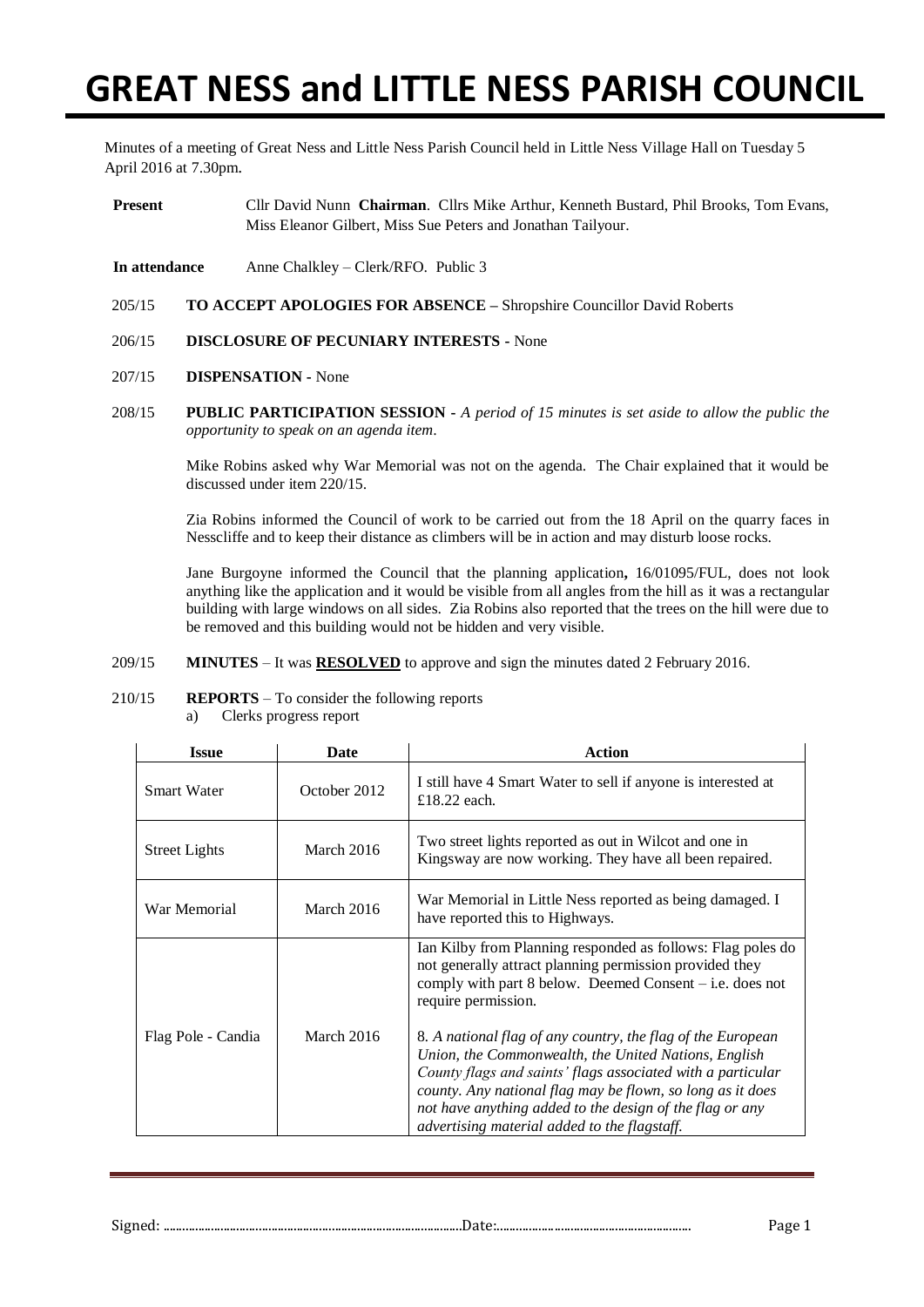- b) Police Report The Clerk reported that the Police Report has been published on the website.
- c) Shropshire Council Cllr Roberts absent from the meeting.
- 211/15 **PLANNING** Planning Notifications (for information only)
	- 1) **11/02568/FUL** Lane adjacent to The Old Water Tower, Wilcott Residential development comprising of 4 dwellings in 2 blocks and creation of vehicular access – *Awaiting decision.*
	- 2) **13/04318/FUL** St. Chads Farm, Nesscliffe, Shrewsbury, SY4 1DG Conversion of existing agricultural storage building into two dwellings with associated parking and amenity space. *Awaiting decision.*
	- 3) **14/01327/OUT** 4 Felton Butler Cottages, Nesscliffe, Shrewsbury, Shropshire, SY4 1A. Outline application for the erection of a detached dwelling and garage to include access. *Awaiting decision.*
	- 4) **14/02385/EIA** Foxholes Buildings, Little Ness, Shrewsbury, Shropshire Erection of three poultry rearing buildings, eight feed bins and other ancillary buildings, landscaping including ground modelling and tree planting. *Awaiting decision.*
	- 5) **14/03797/OUT** Development Land West Of Oakfield, Nesscliffe, Shrewsbury, Shropshire Outline application for the erection of 8No dwellings (to include access). *Awaiting decision.*
	- 6) **14/03862/FUL -** Adcote School Little Ness Shrewsbury Shropshire SY4 2JY **-** Erection of a three storey building to provide 34 twin study bedrooms and ancillary accommodation; Minor alterations to existing Junior School building to adapt entrance; associated car park, landscape and drainage. *Awaiting decision.*
	- 7) **14/03863/LBC** Adcote School Little Ness Shrewsbury Shropshire SY4 2JY **-** Erection of a three storey building to provide 34 twin study bedrooms and ancillary accommodation; Minor alterations to existing Junior School building to adapt entrance; associated car park, landscape and drainage. *Awaiting decision.*
	- 8) **14/05257/FUL** Proposed Dwelling Adj Hopton Farm, Nesscliffe, Shrewsbury, Shropshire Erection of a Single Plot Exception (SPE) affordable dwelling and formation of access – *Awaiting decision.*
	- 9) **15/00560/OUT** Land East Of Stoneycroft, Valeswood, Little Ness, Shrewsbury, Shropshire, SY4 2LH - Outline application for the erection of one dwelling (all matters reserved). *Awaiting decision.*
	- 10) **15/01235/OUT** The Chapel, Well Lane, Hopton, Shrewsbury, SY4 1DH Outline application for the erection of two dwellings; including approval for the formation of vehicular access (some matters reserved) – *Awaiting decision.*
	- 11) **15/02159/MAW** Land Adjoining Foxholes Farm Buildings, Little Ness, Shrewsbury, Shropshire - Erection of extension to storage clamps for Anaerobic Digester (AD) Plant. *Awaiting decision.*
	- 12) **15/03348/FUL**  Adcote School, Little Ness, Shrewsbury, SY4 2JY- Erection of a single storey moni pitch building to provide accommodation for 4 no. classrooms for a temporary period of 8 years to include associated external and drainage works. *Awaiting decision*
	- 13) **15/03377/FUL** Gate House, Nesscliffe, Shrewsbury, Shropshire, SY4 1AY Erection of a detached garage. *Awaiting decision.*
	- 14) **15/05331/REM** Land South East Of 19, Valeswood, Little Ness, Shropshire Approval of Reserved Matters (access, appearance, landscaping, layout and scale) pursuant to permission 14/05329/OUT for erection of a single detached dwelling and garage Applicant: Mr Gary Bould (Valeswood Herb Farm , 19 Valeswood Lane, Valeswood, Little Ness, SY4 2LH). *Grant Permission.*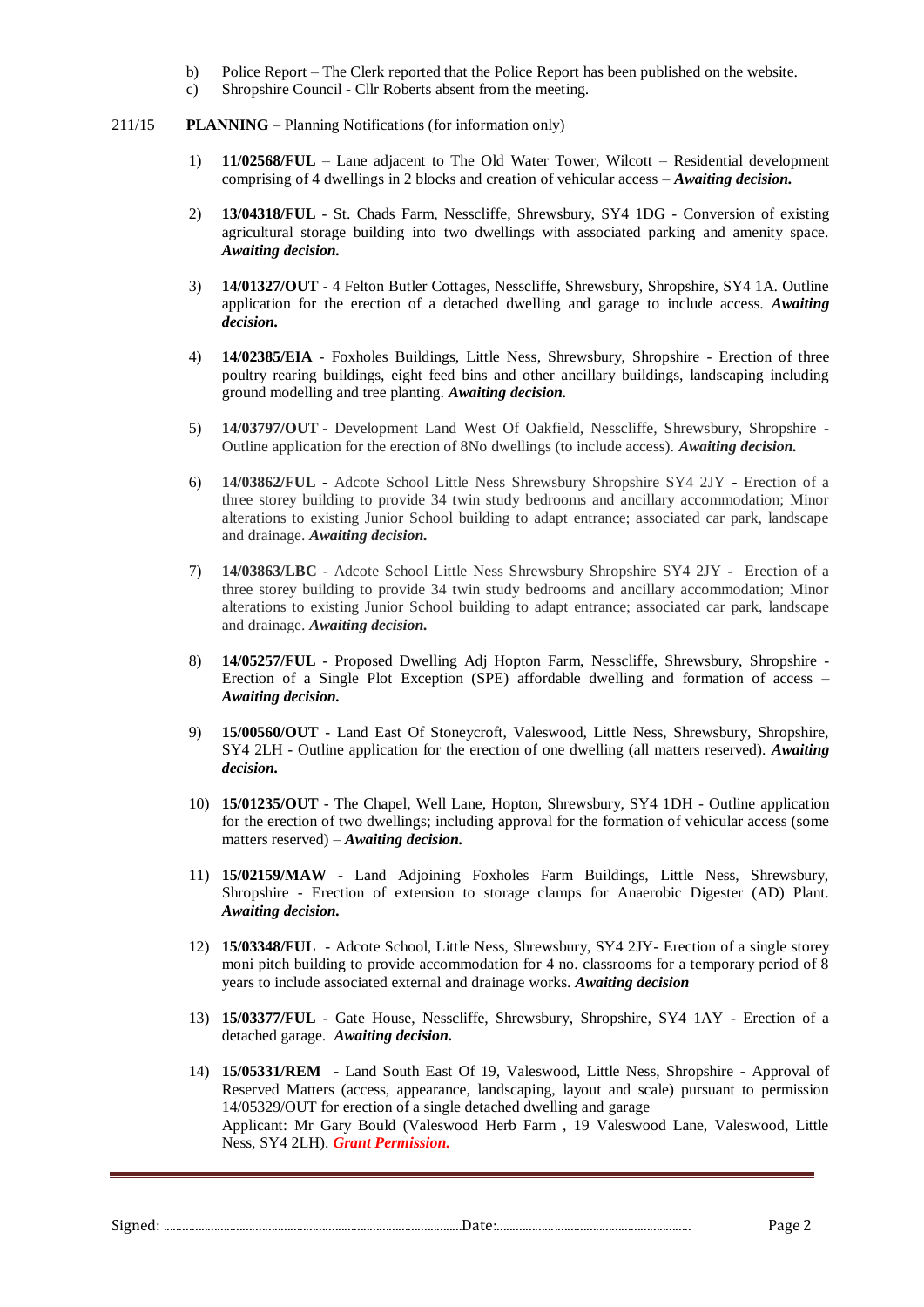- 15) **15/05462/EIA** Land Adjacent To The A5, Kinton, Shrewsbury, SY4 1AZ Erection of four poultry rearing buildings, biomass building, ten feed bins and other ancillary buildings, landscaping including ground modelling and tree planting, construction of a surface water attenuation feature and new access. *Awaiting decision.*
- 16) **15/00560/OUT** Land East Of Stoneycroft, Valeswood, Little Ness, Shrewsbury, Shropshire, SY4 2LH - Outline application for the erection of one dwelling (all matters reserved). *Awaiting decision.*
- 17) **16/00451/FUL** Top Farm, Kinton, Shrewsbury, Shropshire, SY4 1AZ Erection of agricultural storage building. *Awaiting decision.*
- 18) **16/00410/FUL** West Lodge, Little Ness, Shrewsbury, Shropshire, SY4 2JX Construction of a wildlife pond. *Grant permission.*
- 19) **16/00327/REM** Proposed Dwellings At Wilcot, Kinton, Shrewsbury, Shropshire Application for approval of reserved matters (appearance, layout, scale and landscaping) pursuant to permission 14/03619/OUT for the erection of 2 no. dwellings. *Awaiting decision.*
- 20) **16/00264/OUT** Proposed Dwelling At The Prill, Nesscliffe, Shrewsbury, Shropshire Proposal: Outline application (all matters reserved) for the erection of one dwelling and all associated works. *Awaiting decision.*

# 212/15 **PLANNING APPLICATIONS** *–*

a) **Reference: 16/00912/FUL** (validated: 02/03/2016) Address: Kinton House, Kinton, Shrewsbury, Shropshire, SY4 1AZ Proposal: Erection of detached double open fronted garage Applicant: Mrs S Dewhirst (4 Firs Close, St Martins, Oswestry, Shropshire, SY11 3LT) **Decision:** The Council has no objections but would like the application to be in keeping with the character of the surrounding area.

## b) **Reference**: **16/00670/REM** (validated: 10/03/2016)

Address: Proposed Development Land West Of Nesscliffe Hotel, Nesscliffe, Shrewsbury, Shropshire

Proposal: Outstanding reserved matters application in relation to appearance, layout and landscaping further to outline approval 12/00821/OUT and reserved matters approval for scale 13/02901/REM

Applicant: Mr TE Jones (Oakrill, Hopton, Nesscliffe, Shrewsbury, Shropshire, SY4 1DG, United Kingdom)

**Decision:** The Parish Council strongly objects to the scale, density, and environmental impact of this proposal.

The housing guideline (SAMDEV) for Nesscliffe is for 30 additional houses over the period to 2026. This guideline is already been oversubscribed. SAMDEV also identifies the preferred site for development (Ness004), to which a developer has already been granted permission for 26 properties, leaving little headroom for other applications in Nesscliffe.

To limit the prospects of overdevelopment in the village, the Parish Council wish to restrict further development to ensure that there is minimal impact on the existing character of the village. In the area of this application, development has historically been of a linear nature, fronting the existing roads and of low density. For this development to conform with the existing properties, it is essential that development on this site be confined to properties that would front Holyhead Road. It is recommended that two properties of 2/3 bedroom, in size, would be appropriate to ensure the SAMDEV requirements of the community are met.

## c) **Reference: 16/01095/FUL** (validated: 14/03/2016)

Address: Proposed Passive Haus Dwelling At, Hopton, Nesscliffe, Shrewsbury, Shropshire Proposal: Erection of a single storey earth sheltered eco dwelling with access and detached double garage

Applicant: Base Architecture (11 Pool Meadow Close, Bowmere Heath, Shrewsbury, Shropshire, SY4 3NY)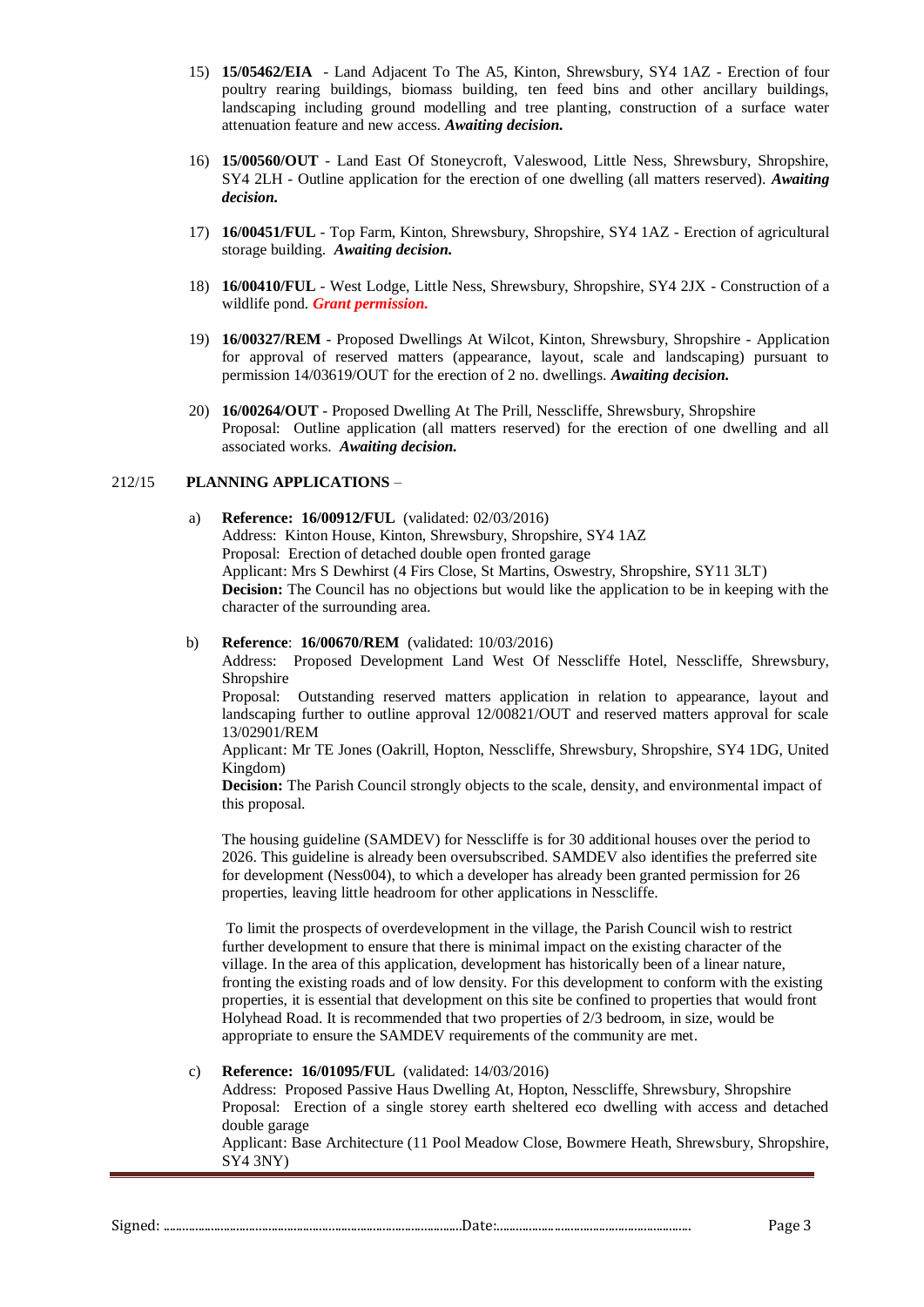**Decision:** The Parish Council strongly objected to this application, as it is proposing major changes to the original plan and drawings. Major changes that significantly increase the size of property, that little regard to minimising the visual impact on its surroundings and with total disregard for an area of natural beauty, so admired by residents and visitors alike. Some of the changes proposed are:

1. The increase from three bedrooms to a five-bedroom property.

- 2. A change from a 'contour following design' to a rectangular bog-standard property.
- 3. The massive introduction of glass, which will make it visible to all, both near and far.

4. The introduction a large double garage quote 'to give the property presence' the last thing required for a property that purports to be largely invisible.

It is the understanding of the Parish Council that only 'minor' changes are permitted following the granting a planning permission. These major changes in scale and visual impact proposed bears little resembles to the original plans and drawings, as such, the application should be refused, and the applicant reminded of their responsibility to comply with the original decision notice. Should the applicant wish to pursue these radical changes, then a new application should be required.

#### d) **Reference: 16/01101/P3JPA** (validated: 11/03/2016)

Address: The Chapel, Well Lane, Hopton, Shrewsbury, Shropshire, SY4 1DH Proposal: Application for prior approval under Part 3, Class O of the Town & Country Planning (General Permitted Development) (England) Order 2015 for the change of use from office to dwelling Applicant: Mr P E Smith (.)

**Decision:** No objections.

## e) **Reference: 16/01290/LBC** (validated: 02/03/2016)

Address: Kinton House, Kinton, Shrewsbury, Shropshire, SY4 1AZ Proposal: Erection of detached double open fronted garage Applicant: Mrs Sue Dewhirst (Evolved Design, 4 Firs Close, Wilcott Junction Wilcott Manor To A, St Martins, Oswestry, SY11 3LT) **Decision:** No objections.

## f) **Reference: 16/01229/FUL** (validated: 21/03/2016)

Address: Communication Out Station, Nesscliffe, Shrewsbury, Shropshire Proposal: Extension to existing teleport site, to include erection of 9 earth station antenna, a plant building and a new vehicular access. Applicant: Speedcast International Ltd (Hermes House, Oxon Business Park, Shrewsbury, Shropshire, SY3 5HJ) **Decision:** No objections

#### g) **Reference: 16/01356/TCA** (validated: 30/03/2016)

Address: Glenwood Cottage, Great Ness, Shrewsbury, Shropshire, SY4 2LE Proposal: Crown reduce 1no Ash tree by approximately 30% within Great Ness Conservation Area. Applicant: Mr Ivan Lax. **Decision:** As the Council has no experience of tree surgery, they **AGREED** to leave this to the expert Shropshire Council Tree Surgeon to make the decision.

- 213/15 **PAYMENTS TO BE APPROVED**  There were no payments to approve and sign before the agenda was sent out.
- 214/15 **PAYMENTS** It was **RESOLVED** to approve and sign the payment after the agenda was sent out and the meeting.

| <b>Cheque No</b> | <b>Payment to</b>       | <b>Description</b>      | <b>Net</b> | VAT   | Gross  |
|------------------|-------------------------|-------------------------|------------|-------|--------|
| 10458            | Highline Electrical Ltd | Repair of street lights | 405.00     | 81.00 | 486.00 |
| 10459            | Philip Evens            | Repair of notice board  | 130.00     | 0.00  | 130.00 |
| 10460            | Graham Taylor           | Church Yard grass cut   | 140.00     | 28.00 | 168.00 |
| 10039            | Argos                   | TV for Youth Club       | 11.66      | 22.33 | 133.99 |
| 10040            | Nesscliffe Village Hall | Hire of Hall            | 110.00     | 0.00  | 110.00 |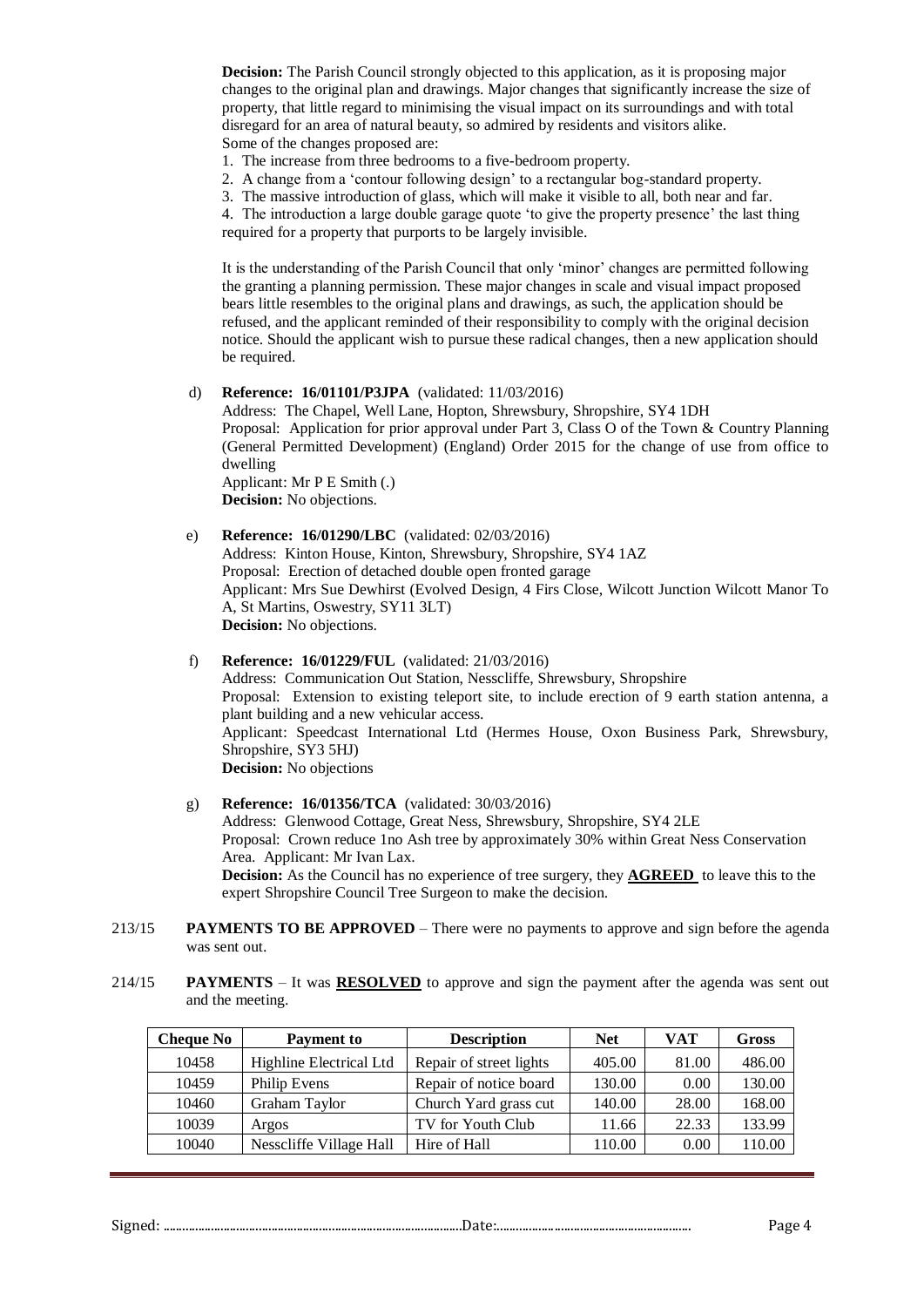| 1004.<br>Eleanor Gilbert |  | <b>Expenses Youth Club</b> | 125.06<br>9.16 | . 44<br>т. ј |
|--------------------------|--|----------------------------|----------------|--------------|
|--------------------------|--|----------------------------|----------------|--------------|

# 215/15 **FINANCE –** It was **RESOLVED** to approve and sign the following:

- a) Bank Reconciliations to the Feb 2016
- b) Receipt and Payments Feb 2016
- c) Bank Statements
- 216/15 **BANK MANDATE –** It was **AGREED** for the Chair to sign the Bank Mandate including Cllrs Brooks, Peters, Bustard and Tailyour to be second signatories.
- 217/15 **YOUTH CLUB** Cllr Gilbert reported numbers were down at the moment due to the bad weather, but now it is lighter and warmer we hope to have the number increased. Boxing coach is still coming and they hope to organise a summer event soon.
- 218/15 **AUTOMATED EXTERNAL DEFIBILATOR (AED) –** Clerk has tried to contact Mr Medicott, but he is on holiday at the moment.
- 219/15 **COLLAPSE OF THE ADCOTE MILL BRIDGE –** The Clerk reported that he had emailed Shropshire Council, Richard Knight, but had received no response at present.

# 220/15 **ANY URGENT BUSINESS NOT COVERED BY THE AGENDA**

War Memorial Little Ness – damage to monument wall – Chairman reported that Shropshire Council Highways, Perry Muir, had contacted him and they had met on site to look at the damage to the War Memorial wall. Suggestions had been made by the Chair to how to try to stop more damage, but Perry Muir either said it was not possible or the council did not have the money to undertake the work. The Chair has the contact details of the company whose vehicle had damaged the wall and the work will go through their insurers once the quotation was obtained. The Clerk to obtain a quotation.

Cllr Bustard reported that he had received complaints by residents regarding noisy dogs in Queensway. After discussion it was **AGREED** there was nothing the Council could do and for the residents to report this to Shropshire Council.

Cllr Evans asked when the concrete base on the playing field was going to be removed. The Chair informed the members that due to the weather conditions the field was too wet for Mr Jones to bring on his heavy equipment to remove the concrete.

Cllr Gilbert reported that two bins have been installed outside the bus shelters in Nesscliffe.

Cllr Gilbert reported that due to the very wet weather the door and frame on the Hut on the Nesscliffe Playing Field needs repairing/replacing as it has swollen and it hard to open. It was **AGREED** to ask Mr Evans if he would have a look at the door and give a quotation for a repair or renewal.

Chair reported that there had been complaints from residents regarding the state of Adcote School due to building work and the verges have also been damaged. He had visited the site and noticed that a new fence had been erected on the school side and they were trying to clean up. After discussion it was **AGREED** the Clerk write to the School informing them of residents' complaints.

Cllr Gilbert reported that the damaged road is being repaired on the Crescent.

# 221/15 **SALC CORRESPONDENCE –** *E-mailed to members:*

- *a) Proposed Cuts to Community Pharmacies*
- *b) Neighbourhood Planning event - 22 March 2016*
- *c) Opportunity to Give Views on Local Pharmacies*
- *d) Information Bulletin 11 March*
- *e) Government Plans for Community Pharmacy in 2016/17 and beyond*
- *f) BMJ report Community Pharmacy delivered interventions*
- *g) Press release for ICHAS*
- *h) Post 16 transport assistance*
- *i) Shropshire Council Newsroom: Shropshire's Great Outdoors website is launched*